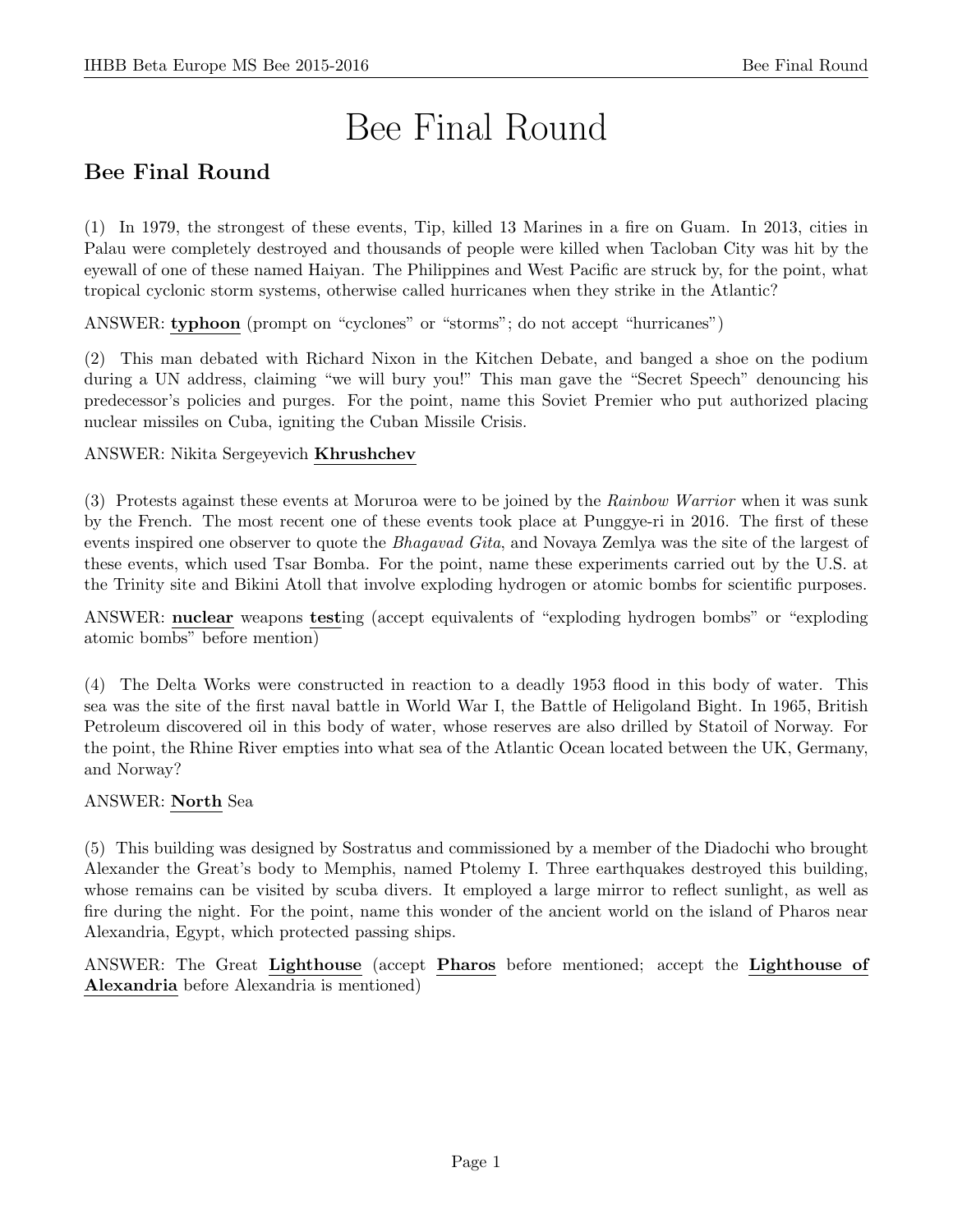(6) The "Little Rock Nine" were admitted to one of these institutions against the will of Orval Faubus, Governor of Arkansas, in 1957. In 1954, the U.S. Supreme Court ruled that "all deliberate speed" should be used in these places in Topeka, Kansas to carry out desegregation, in accordance with the ruling of Brown v. Board of Education. For the point, name these public institutions where children are taught.

# ANSWER: public schools

(7) One leader of an empire in this modern-day country, Krum the Fearsome, used the silver-lined skull of Nikephoros I as a drinking cup after winning the Battle of Pliska. This country experienced a golden age under the reign of Simeon the Great, and much of Thrace was contained in this modern-day country. After the Battle of Kleidon, soldiers from this country were blinded by Basil II, leading to him being called the slayer of its people. For the point, name this country on the Black Sea, which has had capitals at Tarnovo and Sofia.

# ANSWER: Republic of Bulgaria

(8) Juan Sebastian Elcano finished this action after Lapu-Lapu's forces killed the original commander with bamboo spears. In 1580, Francis Drake's *Golden Hind* became the second ship to complete this action. For the point, name this action, first performed by the crew of Ferdinand Magellan, which involves sailing through every line of latitude on Earth.

ANSWER: circumnavigating the Earth (accept descriptions, such as "sailing completely around the world")

(9) One part of this battle saw the death of Simon Fraser by sniper Timothy Murphy. The aftermath of this battle led to the Treaty of Alliance with Louis XVI of France. Areas of fighting in this battle were Freeman's Farm and Bemis Heights, where Benedict Arnold was wounded. For the point, name this battle in which Horatio Gates defeated John Burgoyne in New York, considered the turning point of the American Revolution.

# ANSWER: Battle of Saratoga

(10) One party in this country, which attempted to enact a presidential system and helped end this country's pillarisation, is Democrats66. Its orthodox Protestant SGP restricted membership to men until 2006, and is considered a "testimonial party" along with its Party for the Animals. In 2002, this country's anti-immigrant Pim Fortuyn [for-TINE] was assassinated while campaigning, and its Queen Beatrix abdicated in 2013. For the point, in what Low Country does Parliament meet in the Hague despite its capital officially being Amsterdam?

# ANSWER: Kingdom of the Netherlands

(11) One ruler of this dynasty created the "Golden Chain of Justice;" that ruler was Jahangir, whose father set up the Dahsala system and moved this dynasty's capital to Fatehpur Sikri. This dynasty defeated the Hemu at the Second Battle of Panipat thanks to Bairam Khan, a regent of Akbar the Great. For the point, name this Indian dynasty founded by Babur in 1526.

# ANSWER: Mughal dynasty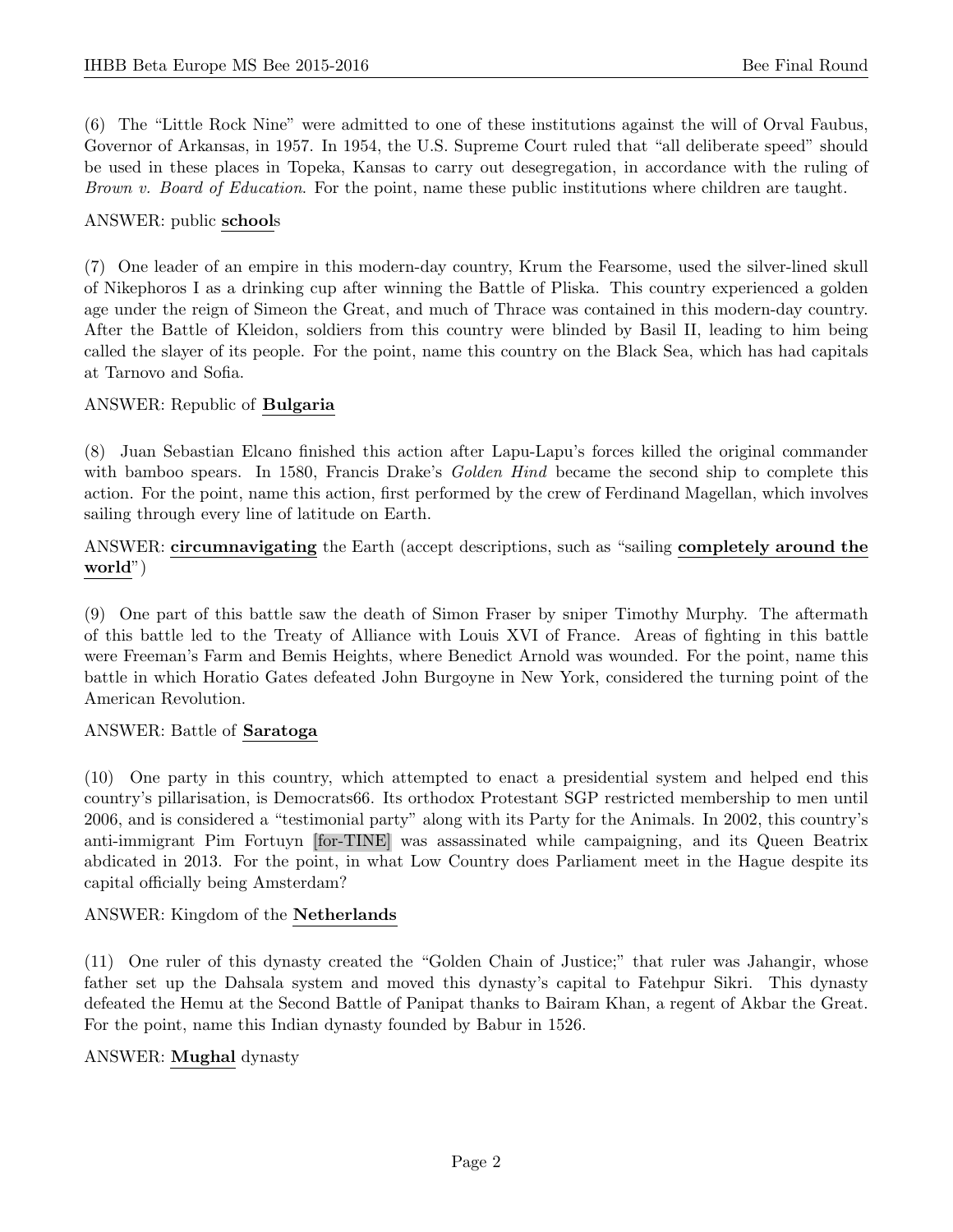(12) This leader called a miners' union led by Arthur Scargill the "enemy within." This target of the Brighton Hotel bombing opposed Leopoldo Galtieri in the Falklands War. Many of her policies mirrored those of her American contemporary, Ronald Reagan. For the point, name this Conservative who governed from 1979 to 1990 as the first female prime minister of the United Kingdom.

# ANSWER: Margaret Hilda Thatcher

(13) In this country, the Rohingya people are denied citizenship by a 1982 law. Its ruling military junta renamed this country in 1989, the same year it forced a leader of the National League for Democracy into house arrest. Aung San Suu Kyi leads, for the point, what southeast Asian country west of Thailand, whose military junta moved the capital from Yangon to Naypyidaw in 2006?

# ANSWER: Burma or Republic of the Union of Myanmar

(14) This country is home to a martial art that was officially illegal until 1940; that martial art is accompanied by the one-string berimbeau and was developed as a survival tool by escaped slaves. A style of jazz developed in this home of capoeira [KAP-oh-AY-rah] was popularized by João Gilberto [zho-OW] zhil-BEAR-toh] and grew out of a dance style popularly performed in a pre-Lenten festival in this country. Bossa nova and samba are heard, and the world's largest Carnival [kahr-nee-VAL] is celebrated in, for the point, what largest South American nation?

ANSWER: Federative Republic of Brazil (or Brasil)

(15) One former Prime Minister of this country was assassinated as she waved from a car's sunroof at a 2007 campaign rally. The current Prime Minister of this country also held that post until a 1999 coup d'etat by Pervez Musharraf. Osama bin Laden was killed in this country's city of Abbottabad. Benazir Bhutto twice led, and Nawaz Sharif currently leads, for the point, what Asian country with capital Islamabad?

# ANSWER: Islamic Republic of Pakistan

(16) This treaty required the dismantling of fortifications on D¨une and Heligoland, and the May 14th Movement protested this treaty's granting of the Shandong peninsula to Japan. It granted Belgian sovereignty over Moresnet and was negotiated at the Paris Peace Conference, where Woodrow Wilson advocated for the adoption of the Fourteen Points. This treaty included the controversial "war guilt" clause which blamed Germany for starting the war this treaty ended. For the point, name this peace treaty that ended World War I.

# ANSWER: Treaty of Versailles

(17) Anteo Zamboni and Violet Gibson each tried to assassinate this man, who led the "Battle for Wheat" by draining the Pontine Marshes. He replaced Luigi Facta as Prime Minister in 1922 after his MVSN, known as the Blackshirts, marched on Rome. For the point, name this ruler known as "Il Duce" [eel DOO-chay] who led Fascist Italy during World War II.

# ANSWER: Benito Mussolini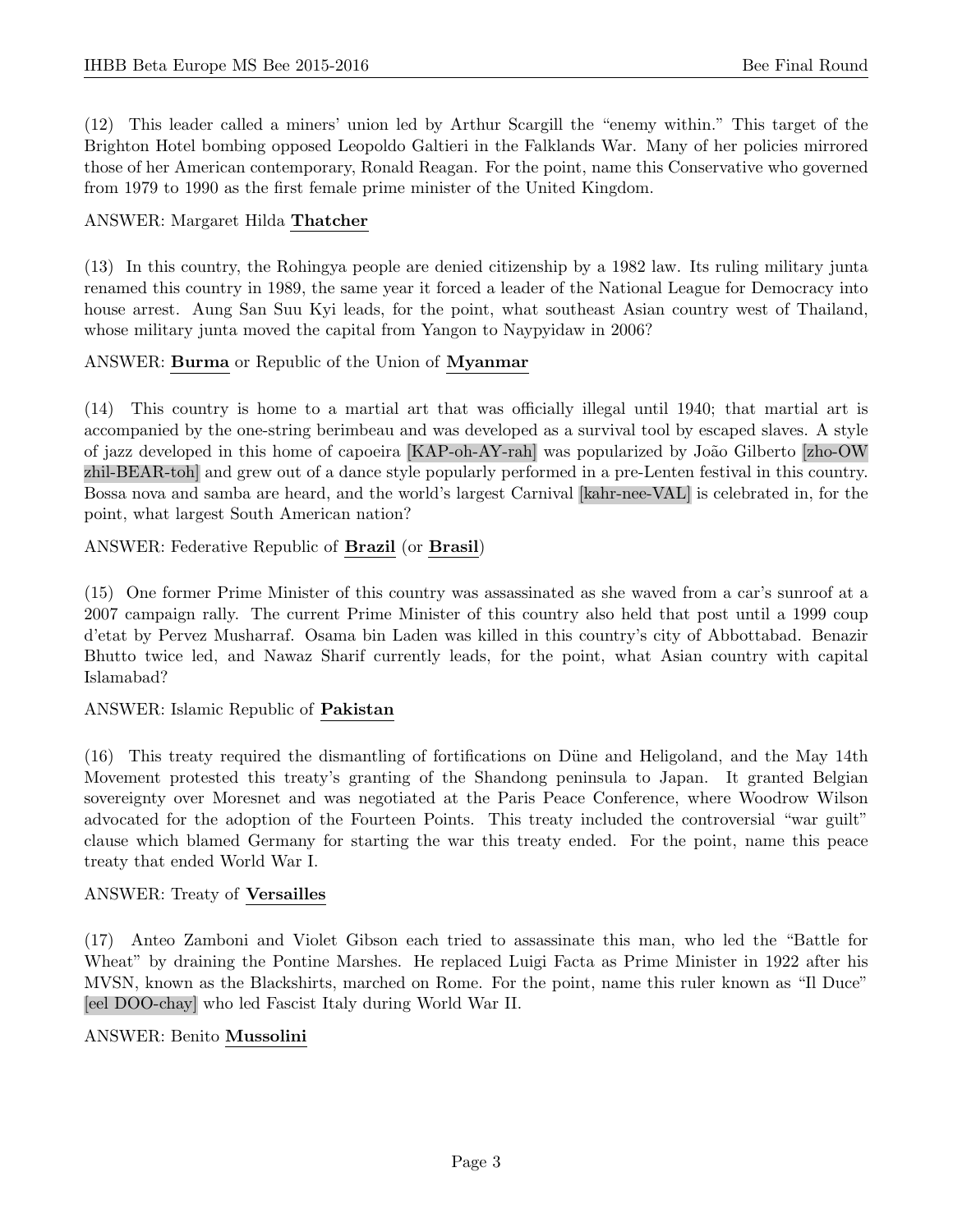(18) John Collins and Isaac Barrow encouraged this man to publish one discovery. Another of this man's works, the "method of fluxions," used non-rigorous infinitesimals and a dot notation that would be replaced by the d-notation of his rival, Gottfried Leibniz. This early developer of calculus earned the Lucasian Professorship of Mathematics at Cambridge in 1669. For the point, name this English mathematician, whose work in physics led to three laws of motion.

# ANSWER: Sir Isaac Newton

(19) One ruler of these people took the gift of Honoria's ring as a marriage proposal, beginning a campaign that ended at the Catalaunian Plains against Theodoric and Flavius Aetius [AYE-tee-us]. Another leader of these people, Bleda, was killed by his brother, the "Scourge of God," while on a hunting trip. For the point, name this nomadic group, who lost the Battle of Chalons [sha-LONE] under their leader, Attila.

#### ANSWER: Huns

(20) A five-term president of this country supported the Plan of Ayutla and led the Liberals in the Reform War, surviving two sieges of Veracruz. Benito Juarez [WHAR-ehz] led opposition to French control of this country decades after Miguel Hidalgo's insurgents gained its independence from Spain. Santa Anna once led troops for, for the point, what North American country south of the U.S.?

# ANSWER: Mexico (or the United Mexican States)

(21) Alexander Spiers and John Glassford were among the Glasgow-based "Lords" who grew rich from importing this good. Early advocates of this substance's healing properties included Nicolás Monardes and Thomas Harriet. James I wrote a "Counterblaste" on the dangers of this plant. For the point, name this most profitable cash crop of colonial Virginia, which was exported to England to be smoked.

ANSWER: tobacco (accept specific tobacco products, like cigars)

(22) These animals produce the once-important perfume ingredient ambergris in their intestines. Canada permits the hunting of the bowhead type of these animals at a rate of one per thirteen years in Baffin Bay. Examples of these members of family Cetacea [seh-TAY-shuh] include the orca. For the point, name these sea mammals once widely hunted for their oil and blubber.

ANSWER: whales (accept sperm whales, bowhead whales, killer whales)

(23) In this city's reckless preparations for Expo '58, skyscrapers controversially replaced historic buildings like Victor Horta's Maison du Peuple. In 1989, Rue Justus Lipsius was removed for a building where the Council of Ministers usually meets. The European Parliament meets in Luxembourg, Strasbourg, and this city. For the point, name this headquarters of NATO, de facto capital of the EU, and capital of Belgium.

# ANSWER: Brussels (or Bruxelles or Brussel)

(24) This artist depicted a one-eyed Batavian chieftain crossing swords in his The Conspiracy of Claudius Civilis. In another of his paintings, seven men observe as Aris Kindt's corpse is being examined by the title doctor. A woman in yellow is holding a chicken in his depiction of the Shooting Company of Frans Banning Cocq. For the point, name this Dutch artist of The Anatomy Lesson and The Night Watch.

ANSWER: Rembrandt Harmenszoon van Rijn (accept either underlined name)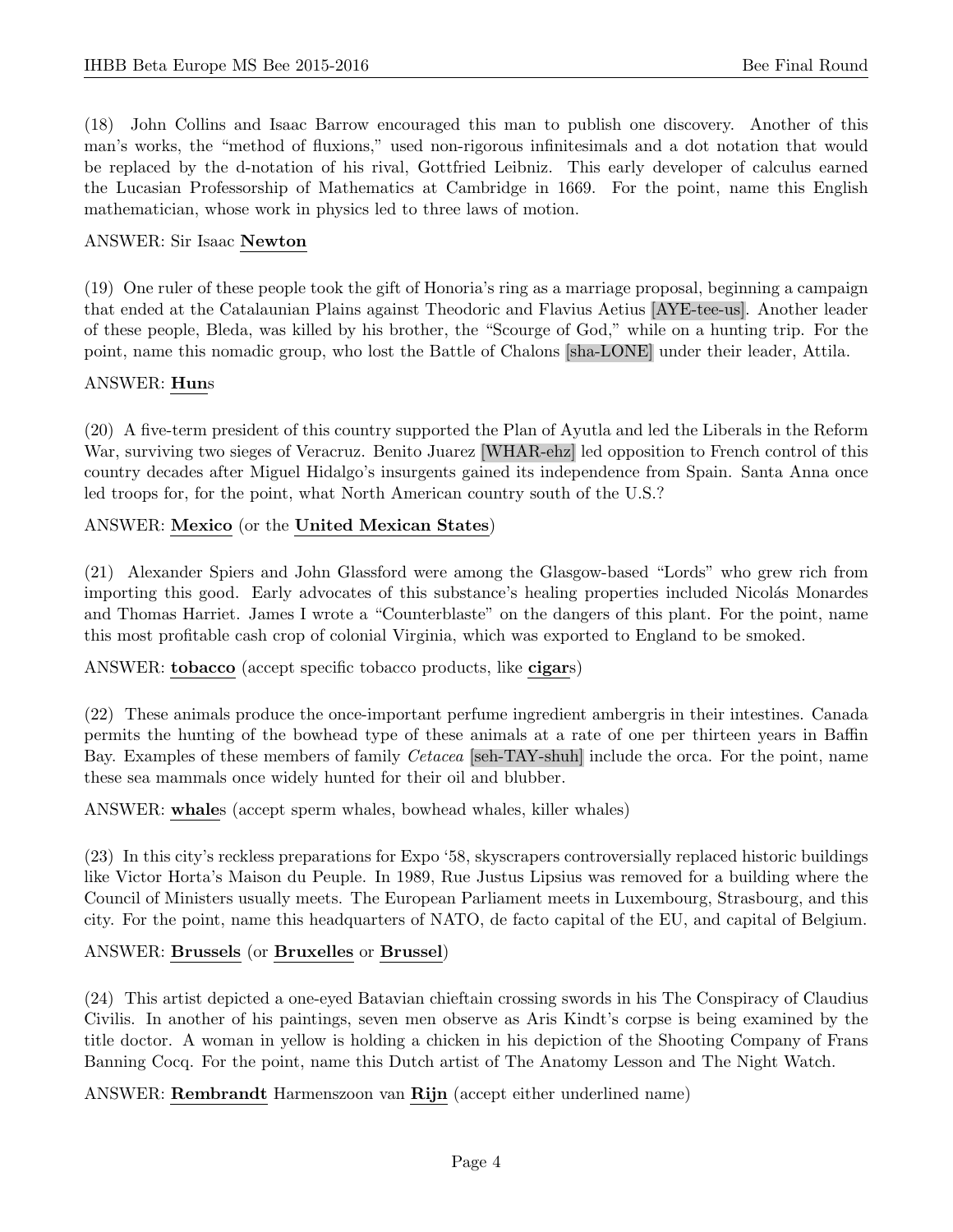(25) The founder of this country employed John Dewey to reform its education and to introduce a modified Latin alphabet to replace Arabic script. This country's borders were confirmed by the Treaty of Lausanne, after which sharia courts and the caliphate were banned in 1924 by the secularizing reforms of Mustafa Kemal, this country's founder. For the point, name this Eurasian country that moved its capital to Ankara from Istanbul when it replaced the Ottoman Empire.

# ANSWER: Republic of Turkey

(26) One siege of this city was resisted from the Castel Sant'Angelo. After a siege of this city, the victorious leader proclaimed "vae victis" while measuring tribute; that siege followed the 387 BC Battle of the Allia. Romulus Augustulus was deposed from this city after another sacking. Brennus and Alaric also sacked, for the point, what central Italian city that otherwise ruled a large empire?

# ANSWER: Rome

(27) Gilbert Ryle accused this man of making a "category-mistake," and the city of Utrecht banned this thinker's teachings in 1642. This philosopher, who posited that the pineal gland was the "seat of the soul," addressed the fact that his senses might be deceived by a demon and proposed the dualistic nature of the body and mind. For the point, name this author of Meditations on First Philosophy who stated "I think, therefore I am."

# ANSWER: Rene Descartes [day-CART]

(28) In 2015, Austria denied that their anti-trafficking searches violated this agreement. The Dublin System details how countries who adhere to this agreement process asylum, and Viktor Orban threatened to block Croatia's accession to this agreement due to migrants crossing through Croatia to Hungary. For the point, name this 1985 agreement, signed in Luxembourg, which provides for travel between European Union-member countries without border checks.

# ANSWER: Schengen Agreement (accept Schengen Area agreement)

(29) A conflict in this country led Bernard Kouchner and others to found Doctors Without Borders; in that civil war, Chukwuemeka Ojukwu led a breakaway republic in this country's southeast centered on the oil refining city of Port Harcourt. The Biafran Civil War split, for the point, what most populous African nation, where 15 million people live in Lagos?

# ANSWER: Federal Republic of Nigeria

(30) This ruler sent Gerard van Swieten to investigate reports of vampires in Moravia. The Diplomatic Revolution with France was achieved by Count Haugwitz, this monarch's chancellor. Frederick the Great invaded this monarch's region of Silesia, disregarding Charles VI's Pragmatic Sanction. The War of the Austrian Succession threatened the inheritance of for the point, which only female Hapsburg monarch?

# ANSWER: Maria Theresa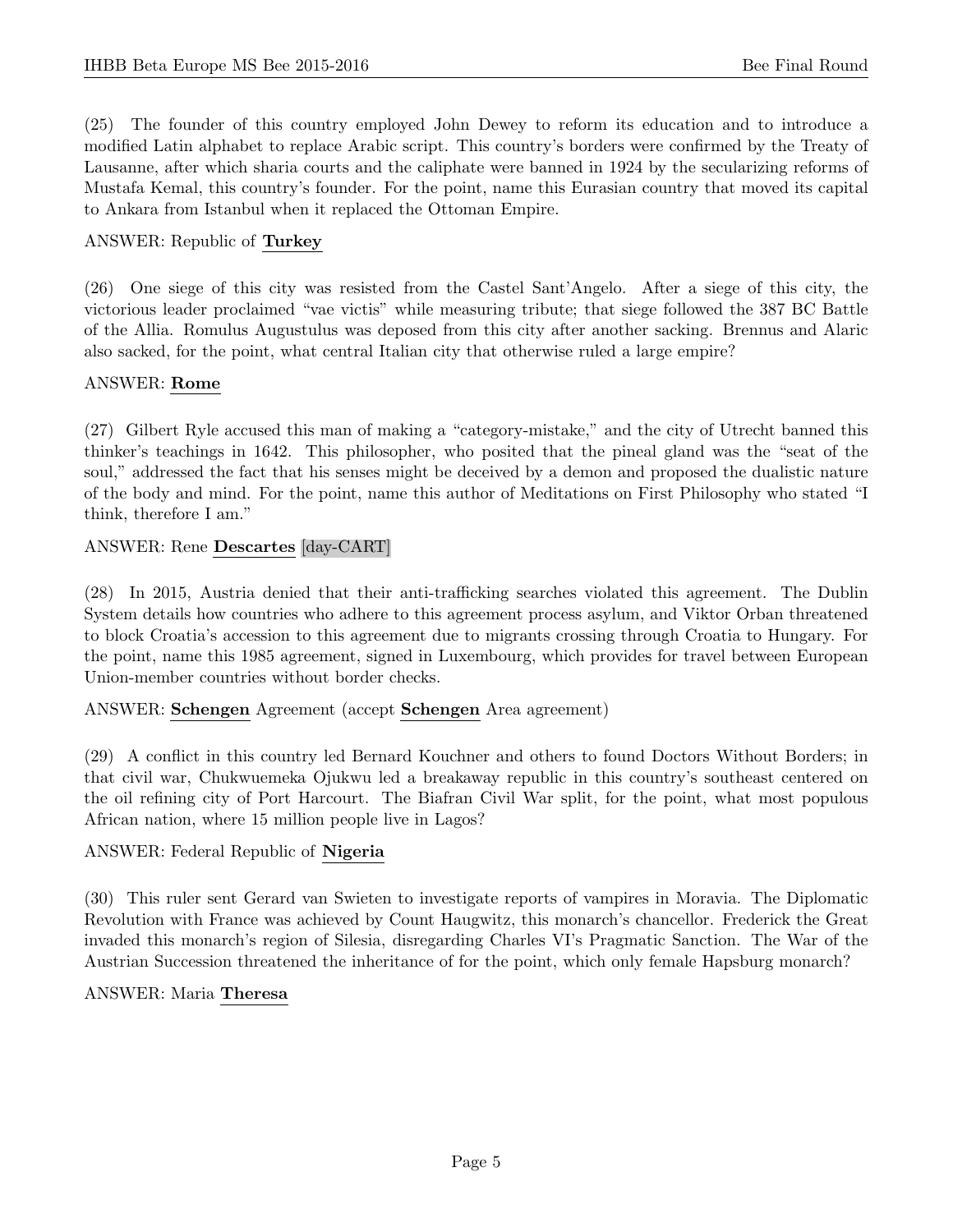(31) One ruler of this dynasty gifted a water clock and elephant to Charlemagne. This dynasty gained the knowledge of papermaking after defeating the Tang Dynasty at Talas River. It came into power after winning the Battle of the Zab, and the last ruler of this dynasty was rolled up in a carpet and trampled after the 1258 Mongol Siege of Baghdad. For the point, name this Caliphate that succeeded the Umayyads.

# ANSWER: Abbasid Caliphate

(32) This conqueror of the Khwarezmia Empire and the Western Xia empire named Ogedei as his successor and split his empire into the Blue and White Hordes. According to legend, the builders of this man's tomb were killed, then the soldiers who killed the builders were killed, to protect its secrecy. For the point, name this thirteenth century leader, born Temujin, whose Mongol Empire grew to become the largest contiguous empire in history.

# ANSWER: Genghis Khan (or Temujin before mentioned)

(33) Talmadge Hayer confessed to killing this man, the shooting of whom was preceded by a man yelling "Get your hand outta my pocket!" This founder of the Organization of Afro-American Unity characterized JFK's assassination as "chickens coming home to roost". This follower-turned-rival of Elijah Muhammad delivered the "Ballot or the Bullet" speech shortly before meeting his counterpart, Martin Luther King, Jr. For the point, name this African-American Muslim civil rights leader who went by a single-letter surname.

# ANSWER: Malcolm X (accept Malcolm Little or el-Hajj Malik el-Shabazz)

(34) This country was the site of the Battle of Cuito Cuanavale. The group FLEC supports the secession of the oil-rich exclave of Cabinda from this country. This country was said to be "Cuba's Vietnam," according to rebel leader Jonas Savimbi. A 27-year civil war in this country was fought between the factions of UNITA and Jose Eduardo dos Santos's MPLA. For the point, name this African country ruled from Luanda.

# ANSWER: Republic of Angola

(35) This organization's defense of Germany against the Hussites resulted in it losing Samogitia in the Treaty of Melno, which ended the Gollub War. The Livonian Branch of this organization was crushed by Alexander Nevsky at the Battle on the Ice, and this organization's Grand Master Ulrich von Jungingen [YUNG-ing-in] was killed by Polish forces at the Battle of Grunwald. For the point, name this German organization of knights active in Northern Europe whose original purpose was to aid Christians on pilgrimages to the Holy Land.

# ANSWER: Teutonic Knights or Teutonic Order (or Order of Brothers of the German House of Saint Mary in Jerusalem)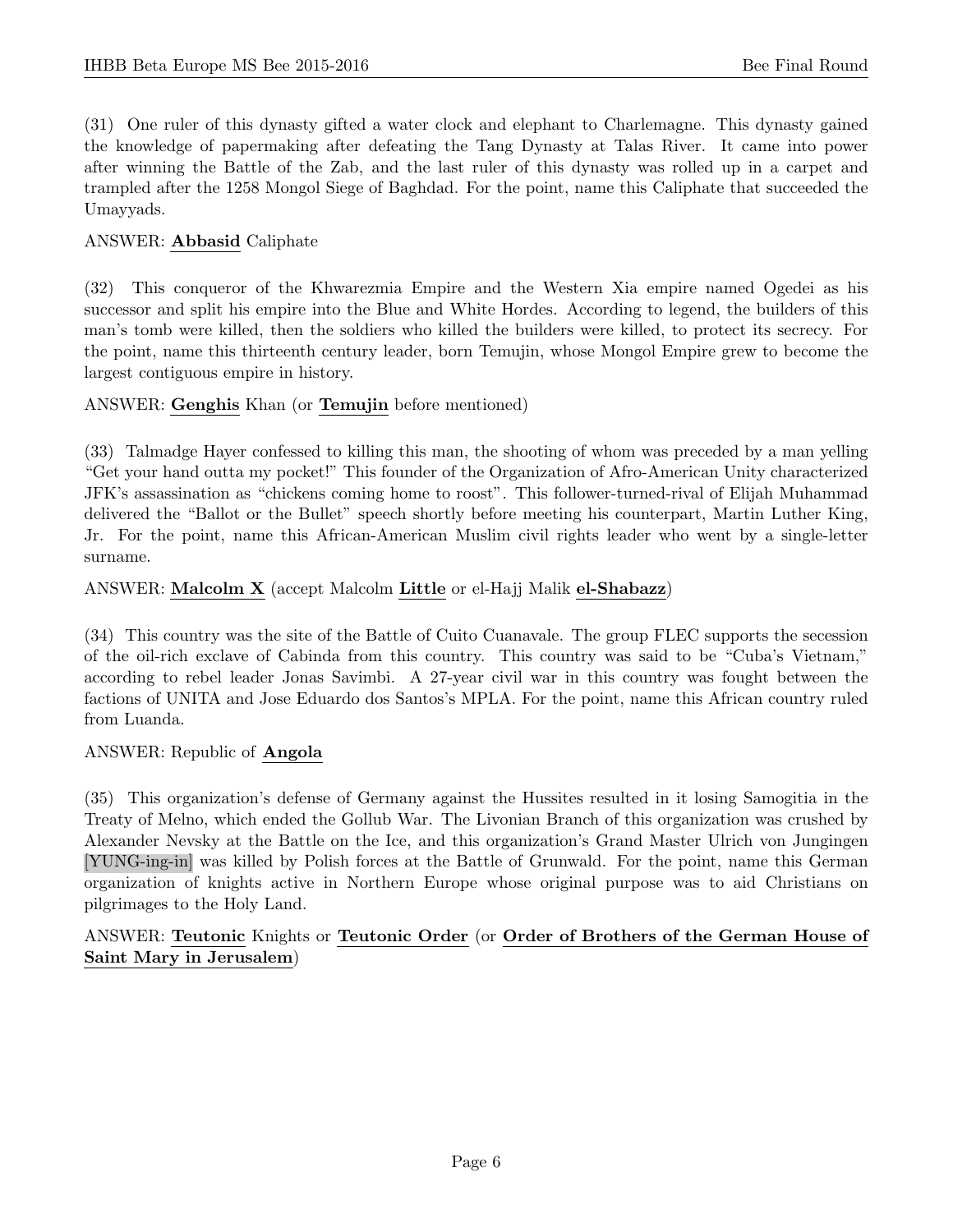(36) This man decreed that his family would be heirs to the unified Low Countries in a 1549 pragmatic sanction. Adrian of Utrecht served as regent for this ruler during the Revolt of the Comuneros. This ruler agreed to the Peace of Augsburg with the Schmalkaldic League, whom this ruler defeated at the Battle of Muhlberg. This ruler sponsored Ferdinand Magellan's expeditions and fathered Philip II of Spain. For the point, name this Holy Roman Emperor who was also the King of Spain.

# ANSWER: Charles V, Holy Roman Emperor (or Charles I of Spain or Carlos I of Spain, prompt on "Charles")

(37) This man deserted to Austria with Charles Duomoriez [duo-MORR-ee-AY], and Giuseppe Fieschi [fi-ESS-kee] used twenty five barrel guns in an attempt to assassinate this monarch. He rose to power after the failed Ordinances of Saint Cloud and the Three Glorious Days. This leader was satirized in many of Honoré Daumier's [on-or-AY doh-mee-YAY's] cartoons as "Gargantua". This man was overthrown after the fall of his minister, François Guizot [fran-SWAH gee-ZOH], and the formation of the Second French Republic in the Revolutions of 1848. For the point, name this French "Citizen King" who overthrew Charles X in the 1830 July Revolution.

# ANSWER: Louis-Philippe or Duke of Orleans

(38) This ship subcontracted Jack Phillips and Harold Bride from the Marconi Company to work its wireless equipment. Edward John Smith captained this ship, which was designed by Thomas Andrews and managed by J. Bruce Ismay's White Star Line. After the *Californian* did not respond, the *Carpathia* assisted 705 passengers of this ship in the early hours of April 15th. For the point, name this luxury liner that sank after striking an iceberg on its maiden voyage in 1912.

# ANSWER: RMS Titanic

(39) This man defeated Jorge Alessandri in an election that would have been opposed by the CIA's Project FUBELT. In the last months of his presidency, his Congress accused him of suppressing a strike at the El Teniente copper mine. As La Moneda palace was surrounded by army forces on September 11, 1973, this leader gave a radio-transmitted farewell speech and committed suicide. For the point, name this Chilean socialist who was overthrown in a 1973 coup by Augusto Pinochet.

# ANSWER: Salvador Guillermo Allende [aye-YEN-day] Gossens

(40) After one season, second baseman Eddie Stanky was traded to make room for this player. This former vice-president and spokesman for Chock Full O'Nuts coffee debuted two months before Cleveland Indian Larry Doby. He was signed as "a ballplayer with guts enough not to fight back" by Branch Rickey. The number 42 is retired by all MLB teams in honor of, for the point, what athlete whose 1947 debut with the Brooklyn Dodgers integrated Major League Baseball?

ANSWER: Jack Roosevelt "Jackie" Robinson